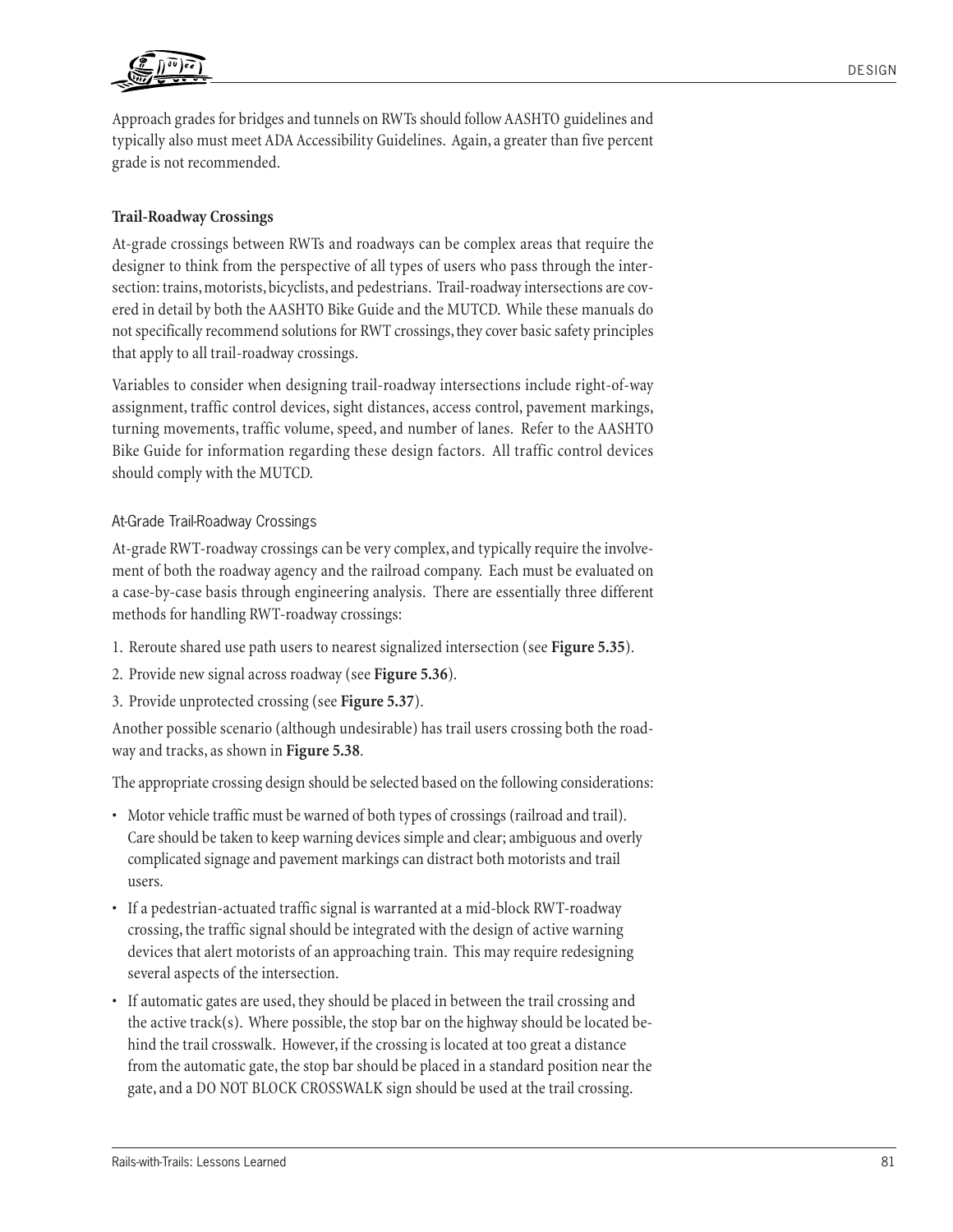

(reroute to nearest intersection)



**FIGURE 5.37** Roadway crossing type 3 **FIGURE 5.38** Roadway and track crossing (unprotected crossing)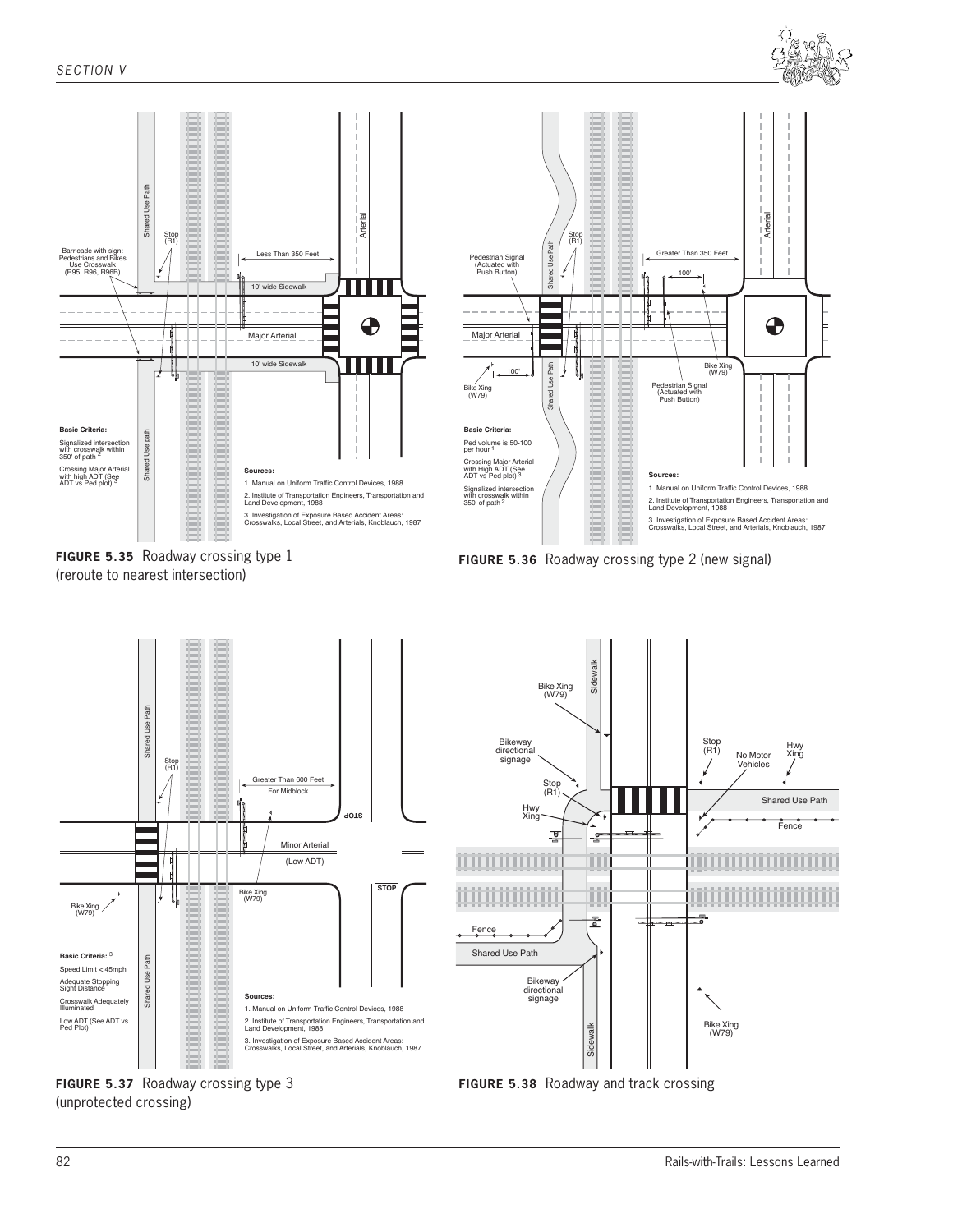

**FIGURE 5.39** Summary of potential trail user movements **FIGURE 5.40** Angled intersection with roadway

• If active warning devices are used, the trail should be integrated so that trail users are made aware of approaching trains. Trail users may either elect to travel straight across the road, or may exit the trail and continue their journey on the roadway (see **Figure 5.39**). In this scenario, turning movements towards the tracks could be hazardous if the trail user is unable to view active warning devices, or if sight distances are restricted. The angle of approach for these trail users must be considered when placing warning devices. In cases where flashing light signals (post mounted) are used, it is important to locate these devices so that they can be seen by trail users, and to include bells and other audible warning devices to provide additional warning to bicyclists and pedestrians.

RWT-roadway intersections can become further complicated if the railroad crosses the roadway at an angle. Angled trail crossings are not recommended, because they increase the amount of exposure time in the roadway for pedestrians and bicyclists. **Figure 5.40**  shows an alternative crossing design that permits trail users to cross perpendicular to the roadway at angled rail-highway crossings.

# Grade-Separated Trail-Roadway Crossings

Where a proposed RWT will cross a major roadway or highway carrying heavy traffic volumes (typically more than 20,000 vehicles per day) and/or traffic at speeds greater than 72 km/h (45 mi/h), grade separation should be explored regardless of where the adjacent railroad tracks are located. The design issues related to these undercrossings or overcrossings are the same as on all other shared use paths, and are not covered in this document.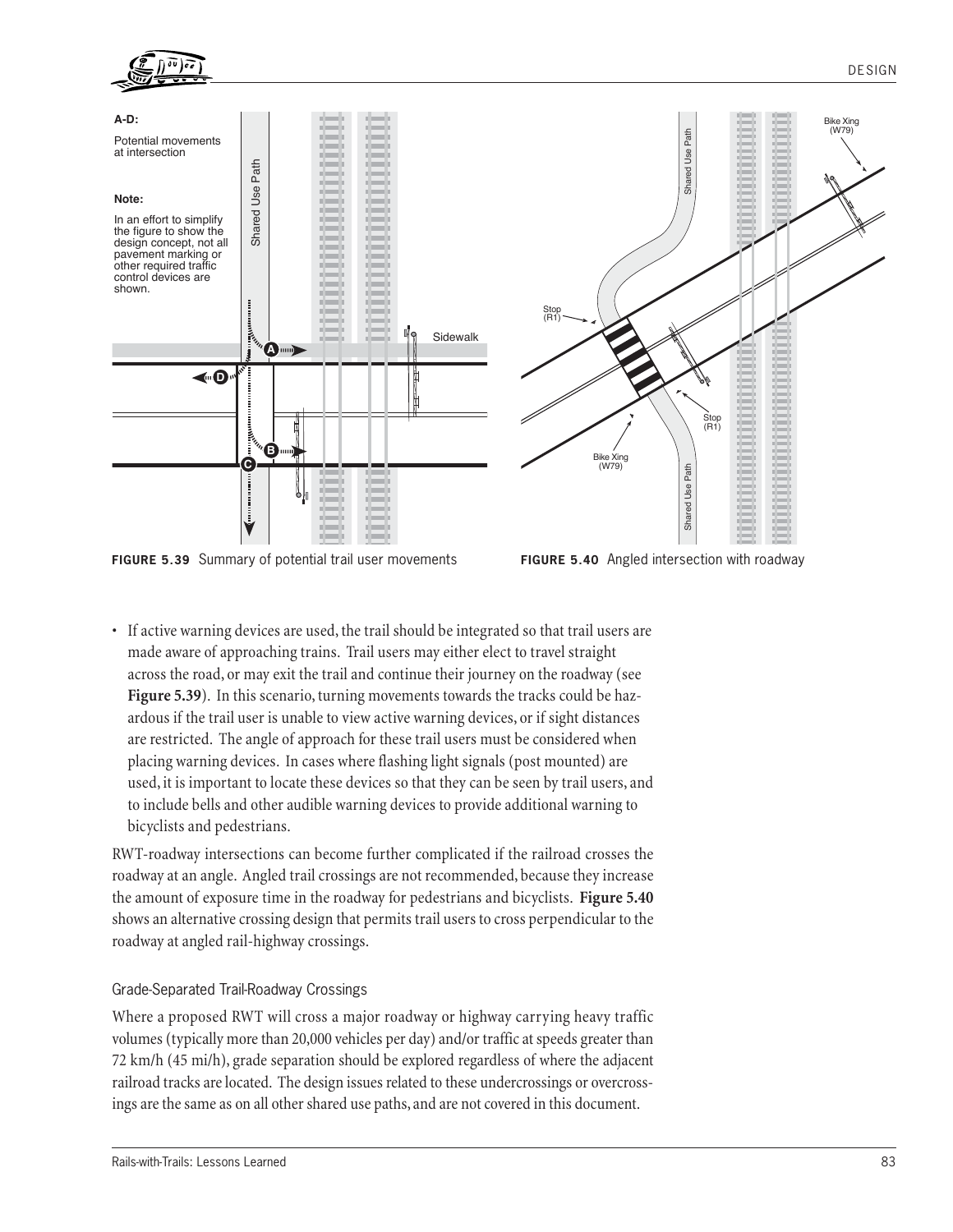

#### **Utilities**

Many railroad corridors have utilities that may impact the design, location, or even the feasibility of an RWT. At a minimum, most railroads have their own internal communication systems within their corridors, sometimes located on poles. Any RWT would need to either avoid these poles with a 0.9 m (3 ft) minimum shy distance, or relocate per spec-



Buried fiber optic cable, Washington & Old Dominion Trail. *Fairfax County, VA* 

ification by the railroad. Sometimes a railroad will require that their relocated communication lines be placed underground in new conduit.

Surface and subsurface utilities often are located within the railroad right-of-way, impacting the location and construction of the RWT. Utilities include active and abandoned railroad communications cable, signal and communication boxes, fiber optic cable, and water, sewer, and telephone lines. Added to this mix, utilities may run parallel to the tracks on one or both sides of the right-ofway, and across, under, or over the tracks.

Trails may need to be closed temporarily to allow utility work. The manager of the Cottonbelt Trail, Texas, notes that one should expect to have interference when utilities companies perform main-

tenance. The Explorer Pipeline Company required the Cottonbelt Trail to have removable pavement where the trail crossed its pipeline.

Part of the initial feasibility study should identify existing utilities in the corridor, and specifically (a) ownership, (b) location, and (c) easement agreements with the railroad company. While it is not uncommon for a trail to be constructed on top of a subsurface utility, there typically are easement restrictions and requirements that will impact the trail design and location.

RWTs may be constructed with buried conduit under or adjacent to the path to serve existing or future utilities. Inclusion during initial construction saves immense cost and disruption in the future. Conduit and auxiliary equipment (e.g., repeater boxes) should not present slip, trip, or fall opportunities; visual obstacles; or other hazards. The feasibility study staff also must meet with both the railroad and utility representatives to discuss their concerns and requirements.

## **Accommodating Future Tracks and Sidings**

A fundamental part of any feasibility study is to examine the possible addition of tracks and sidings (railroad car storage facilities) that will have a direct impact on RWT design and alignment. The RWT team must seek out information from the railroad operator about their future expansion plans. In many cases, a railroad company may not have specific plans but may want to reserve room to expand in the future if it is needed. In other cases, a railroad operator may have specific plans for additional tracks, either in the short, mid, or long term. In still other cases, a transit agency may have long range plans to use part of or the entire corridor for future transit or commuter rail service. Should a railroad company choose to reserve their land for future rail service, the trail project is not likely to be feasible.